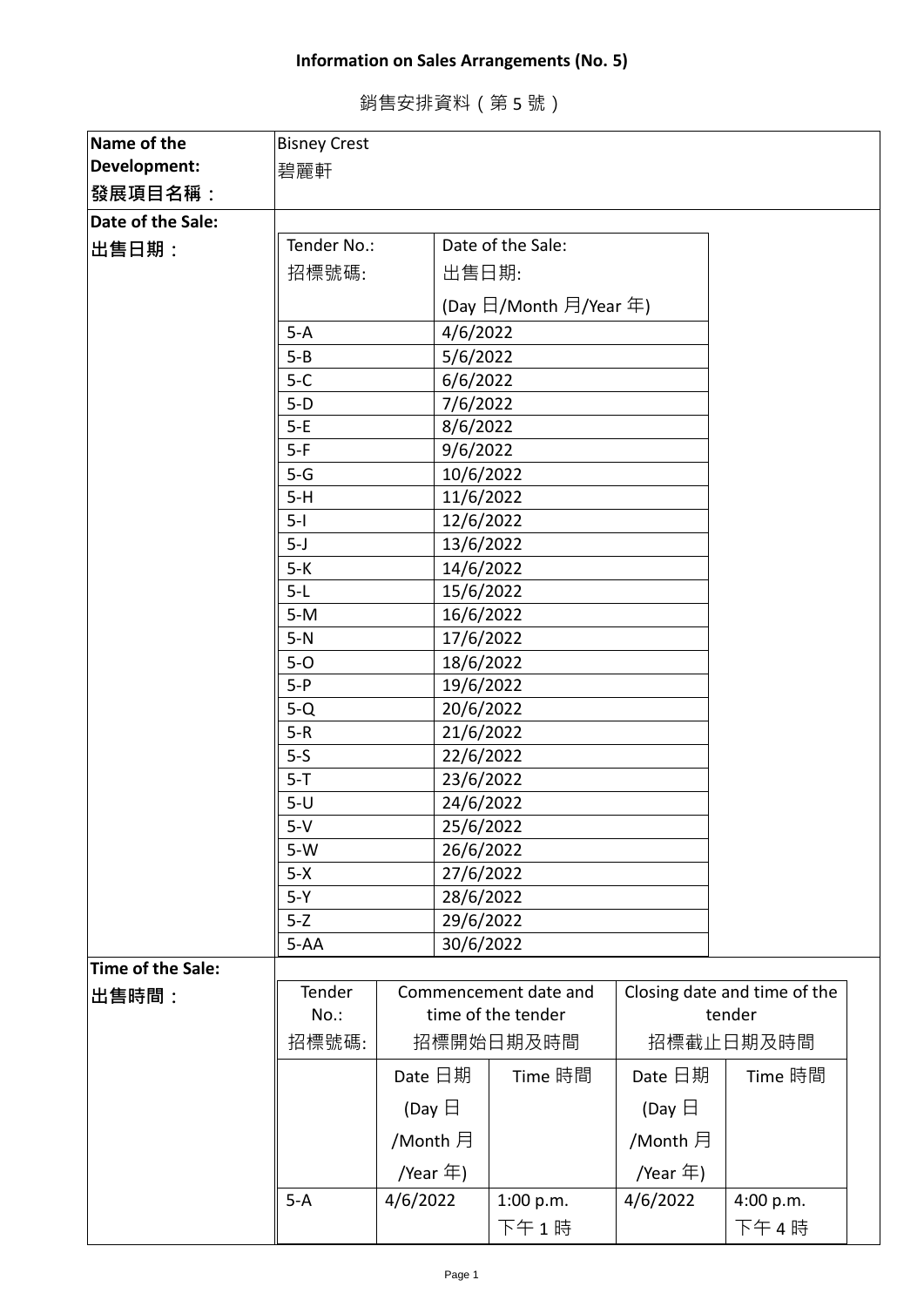| $5 - B$ | 5/6/2022  | 1:00 p.m. | 5/6/2022  | 4:00 p.m. |
|---------|-----------|-----------|-----------|-----------|
|         |           | 下午1時      |           | 下午4時      |
| $5-C$   | 6/6/2022  | 1:00 p.m. | 6/6/2022  | 4:00 p.m. |
|         |           | 下午1時      |           | 下午4時      |
| $5-D$   | 7/6/2022  | 1:00 p.m. | 7/6/2022  | 4:00 p.m. |
|         |           | 下午1時      |           | 下午4時      |
| $5-E$   | 8/6/2022  | 1:00 p.m. | 8/6/2022  | 4:00 p.m. |
|         |           | 下午1時      |           | 下午4時      |
| $5-F$   | 9/6/2022  | 1:00 p.m. | 9/6/2022  | 4:00 p.m. |
|         |           | 下午1時      |           | 下午4時      |
| $5 - G$ | 10/6/2022 | 1:00 p.m. | 10/6/2022 | 4:00 p.m. |
|         |           | 下午1時      |           | 下午4時      |
| $5-H$   | 11/6/2022 | 1:00 p.m. | 11/6/2022 | 4:00 p.m. |
|         |           | 下午1時      |           | 下午4時      |
| $5-I$   | 12/6/2022 | 1:00 p.m. | 12/6/2022 | 4:00 p.m. |
|         |           | 下午1時      |           | 下午4時      |
| $5 - J$ | 13/6/2022 | 1:00 p.m. | 13/6/2022 | 4:00 p.m. |
|         |           | 下午1時      |           | 下午4時      |
| $5-K$   | 14/6/2022 | 1:00 p.m. | 14/6/2022 | 4:00 p.m. |
|         |           | 下午1時      |           | 下午4時      |
| $5-L$   | 15/6/2022 | 1:00 p.m. | 15/6/2022 | 4:00 p.m. |
|         |           | 下午1時      |           | 下午4時      |
| $5-M$   | 16/6/2022 | 1:00 p.m. | 16/6/2022 | 4:00 p.m. |
|         |           | 下午1時      |           | 下午4時      |
| $5-N$   | 17/6/2022 | 1:00 p.m. | 17/6/2022 | 4:00 p.m. |
|         |           | 下午1時      |           | 下午4時      |
| $5-0$   | 18/6/2022 | 1:00 p.m. | 18/6/2022 | 4:00 p.m. |
|         |           | 下午1時      |           | 下午4時      |
| $5-P$   | 19/6/2022 | 1:00 p.m. | 19/6/2022 | 4:00 p.m. |
|         |           | 下午1時      |           | 下午4時      |
| $5-Q$   | 20/6/2022 | 1:00 p.m. | 20/6/2022 | 4:00 p.m. |
|         |           | 下午1時      |           | 下午4時      |
| $5-R$   | 21/6/2022 | 1:00 p.m. | 21/6/2022 | 4:00 p.m. |
|         |           | 下午1時      |           | 下午4時      |
| $5-5$   | 22/6/2022 | 1:00 p.m. | 22/6/2022 | 4:00 p.m. |
|         |           | 下午1時      |           | 下午4時      |
| $5 - T$ | 23/6/2022 | 1:00 p.m. | 23/6/2022 | 4:00 p.m. |
|         |           | 下午1時      |           | 下午4時      |
| $5-U$   | 24/6/2022 | 1:00 p.m. | 24/6/2022 | 4:00 p.m. |
|         |           | 下午1時      |           | 下午4時      |
| $5-V$   | 25/6/2022 | 1:00 p.m. | 25/6/2022 | 4:00 p.m. |
|         |           | 下午1時      |           | 下午4時      |
|         |           |           |           |           |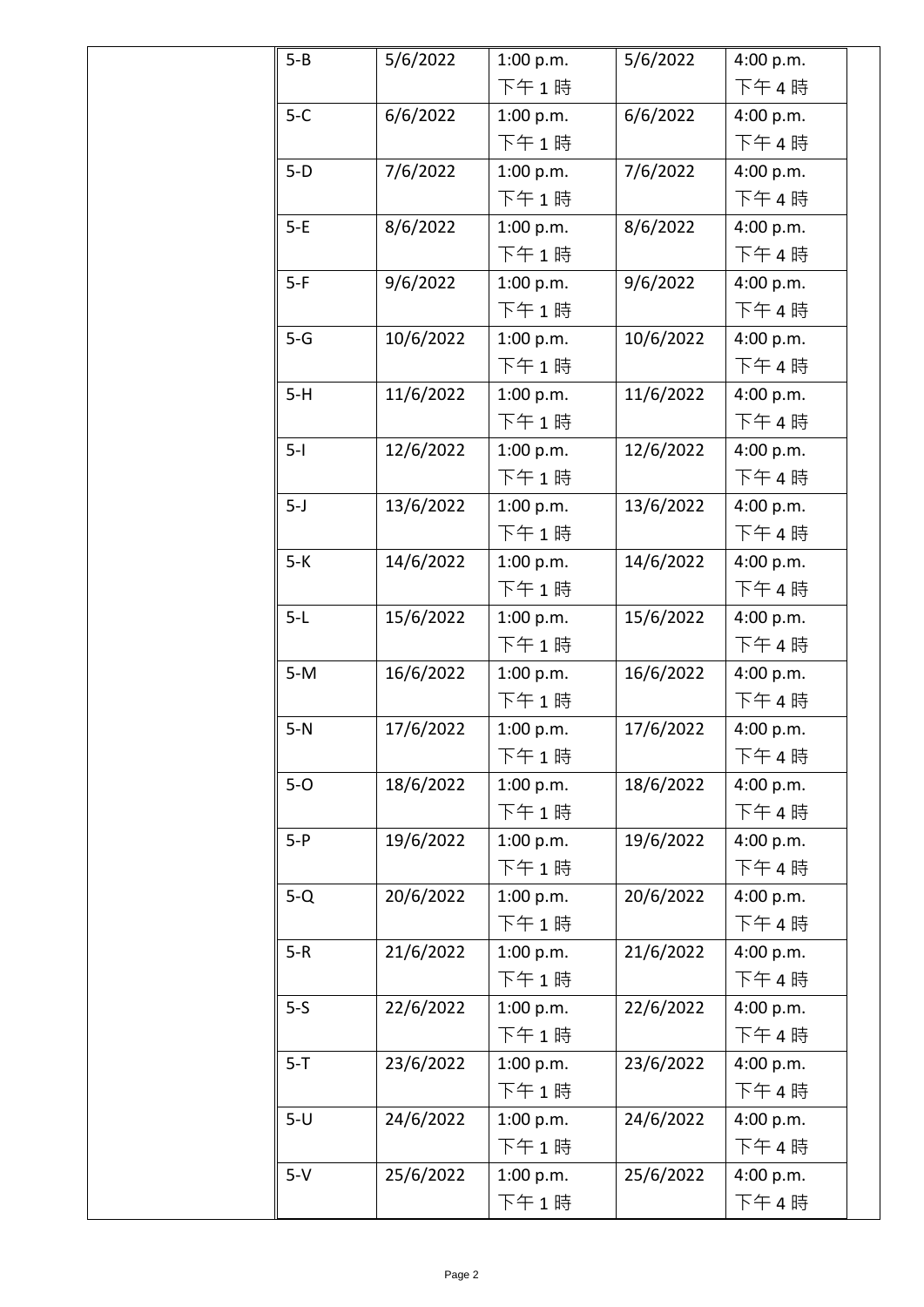|                                                                                                                                                                                                                                                                                                                                  | $5-W$                                                                                  | 26/6/2022              | 1:00 p.m.                  | 26/6/2022 | 4:00 p.m.                                                                        |  |  |
|----------------------------------------------------------------------------------------------------------------------------------------------------------------------------------------------------------------------------------------------------------------------------------------------------------------------------------|----------------------------------------------------------------------------------------|------------------------|----------------------------|-----------|----------------------------------------------------------------------------------|--|--|
|                                                                                                                                                                                                                                                                                                                                  |                                                                                        |                        | 下午1時                       |           | 下午4時                                                                             |  |  |
|                                                                                                                                                                                                                                                                                                                                  | $5-X$                                                                                  | 27/6/2022              | 1:00 p.m.                  | 27/6/2022 | 4:00 p.m.                                                                        |  |  |
|                                                                                                                                                                                                                                                                                                                                  |                                                                                        |                        | 下午1時                       |           | 下午4時                                                                             |  |  |
|                                                                                                                                                                                                                                                                                                                                  | $5-Y$                                                                                  | 28/6/2022              | 1:00 p.m.                  | 28/6/2022 | 4:00 p.m.                                                                        |  |  |
|                                                                                                                                                                                                                                                                                                                                  |                                                                                        |                        | 下午1時                       |           | 下午4時                                                                             |  |  |
|                                                                                                                                                                                                                                                                                                                                  | $5 - Z$                                                                                | 29/6/2022              | 1:00 p.m.                  | 29/6/2022 | 4:00 p.m.                                                                        |  |  |
|                                                                                                                                                                                                                                                                                                                                  |                                                                                        |                        | 下午1時                       |           | 下午4時                                                                             |  |  |
|                                                                                                                                                                                                                                                                                                                                  | $5 - AA$                                                                               | 30/6/2022              | 1:00 p.m.                  | 30/6/2022 | 4:00 p.m.                                                                        |  |  |
|                                                                                                                                                                                                                                                                                                                                  |                                                                                        |                        | 下午1時                       |           | 下午4時                                                                             |  |  |
|                                                                                                                                                                                                                                                                                                                                  | Note: Please refer to the following section entitled "Other matters"<br>備註:請參閱下項「其他事項」 |                        |                            |           |                                                                                  |  |  |
| Place where the sale                                                                                                                                                                                                                                                                                                             |                                                                                        |                        |                            |           | 5 <sup>th</sup> Floor, Tower Two, Nina Tower, No.8 Yeung Uk Road, Tsuen Wan, New |  |  |
| will take place:                                                                                                                                                                                                                                                                                                                 |                                                                                        | Territories, Hong Kong |                            |           |                                                                                  |  |  |
| 出售地點:                                                                                                                                                                                                                                                                                                                            |                                                                                        |                        | 香港新界荃灣楊屋道 8 號如心廣場第 2 座 5 樓 |           |                                                                                  |  |  |
| <b>Number of specified</b>                                                                                                                                                                                                                                                                                                       | $\overline{1}$                                                                         |                        |                            |           |                                                                                  |  |  |
| residential properties                                                                                                                                                                                                                                                                                                           |                                                                                        |                        |                            |           |                                                                                  |  |  |
| that will be offered to                                                                                                                                                                                                                                                                                                          |                                                                                        |                        |                            |           |                                                                                  |  |  |
| be sold:                                                                                                                                                                                                                                                                                                                         |                                                                                        |                        |                            |           |                                                                                  |  |  |
| 將提供出售的指明住                                                                                                                                                                                                                                                                                                                        |                                                                                        |                        |                            |           |                                                                                  |  |  |
| 宅物業的數目:                                                                                                                                                                                                                                                                                                                          |                                                                                        |                        |                            |           |                                                                                  |  |  |
|                                                                                                                                                                                                                                                                                                                                  |                                                                                        |                        |                            |           |                                                                                  |  |  |
| Description of the specified residential properties that will be offered to be sold:                                                                                                                                                                                                                                             |                                                                                        |                        |                            |           |                                                                                  |  |  |
| 將提供出售的指明住宅物業的描述:                                                                                                                                                                                                                                                                                                                 |                                                                                        |                        |                            |           |                                                                                  |  |  |
| The following units at the Lower Block of Bisney Crest 以下在碧麗軒低座的單位:                                                                                                                                                                                                                                                              |                                                                                        |                        |                            |           |                                                                                  |  |  |
|                                                                                                                                                                                                                                                                                                                                  |                                                                                        |                        |                            |           |                                                                                  |  |  |
| 1. Unit-19 on Second Floor and Third Floor 二樓及三樓單位-19                                                                                                                                                                                                                                                                            |                                                                                        |                        |                            |           |                                                                                  |  |  |
| The method to be used to determine the order of priority in which each of the persons interested in<br>purchasing any of the specified residential properties may select the residential property that the<br>person wishes to purchase:                                                                                         |                                                                                        |                        |                            |           |                                                                                  |  |  |
| 將會使用何種方法決定有意購買該等指明住宅物業的每名人士可揀選其意欲購買的住宅物業的優                                                                                                                                                                                                                                                                                       |                                                                                        |                        |                            |           |                                                                                  |  |  |
| 先次序:                                                                                                                                                                                                                                                                                                                             |                                                                                        |                        |                            |           |                                                                                  |  |  |
| Sale by Tender – see details and particulars in the relevant tender notice.<br>以招標方式出售 - 請參閱相關招標公告的細節和詳情。                                                                                                                                                                                                                        |                                                                                        |                        |                            |           |                                                                                  |  |  |
| Interested purchaser should refer to the Tender Document (including the Tender Notice, Offer Form and<br>the Conditions of Sale) which will be made available for viewing and collection at 5 <sup>th</sup> Floor, Tower Two,<br>Nina Tower, No.8 Yeung Uk Road, Tsuen Wan, New Territories, Hong Kong free of charge during the |                                                                                        |                        |                            |           |                                                                                  |  |  |

有興趣購買之買家請參閱招標文件(包括招標公告、要約表格及出售條款)。招標文件(包括招標公

following periods: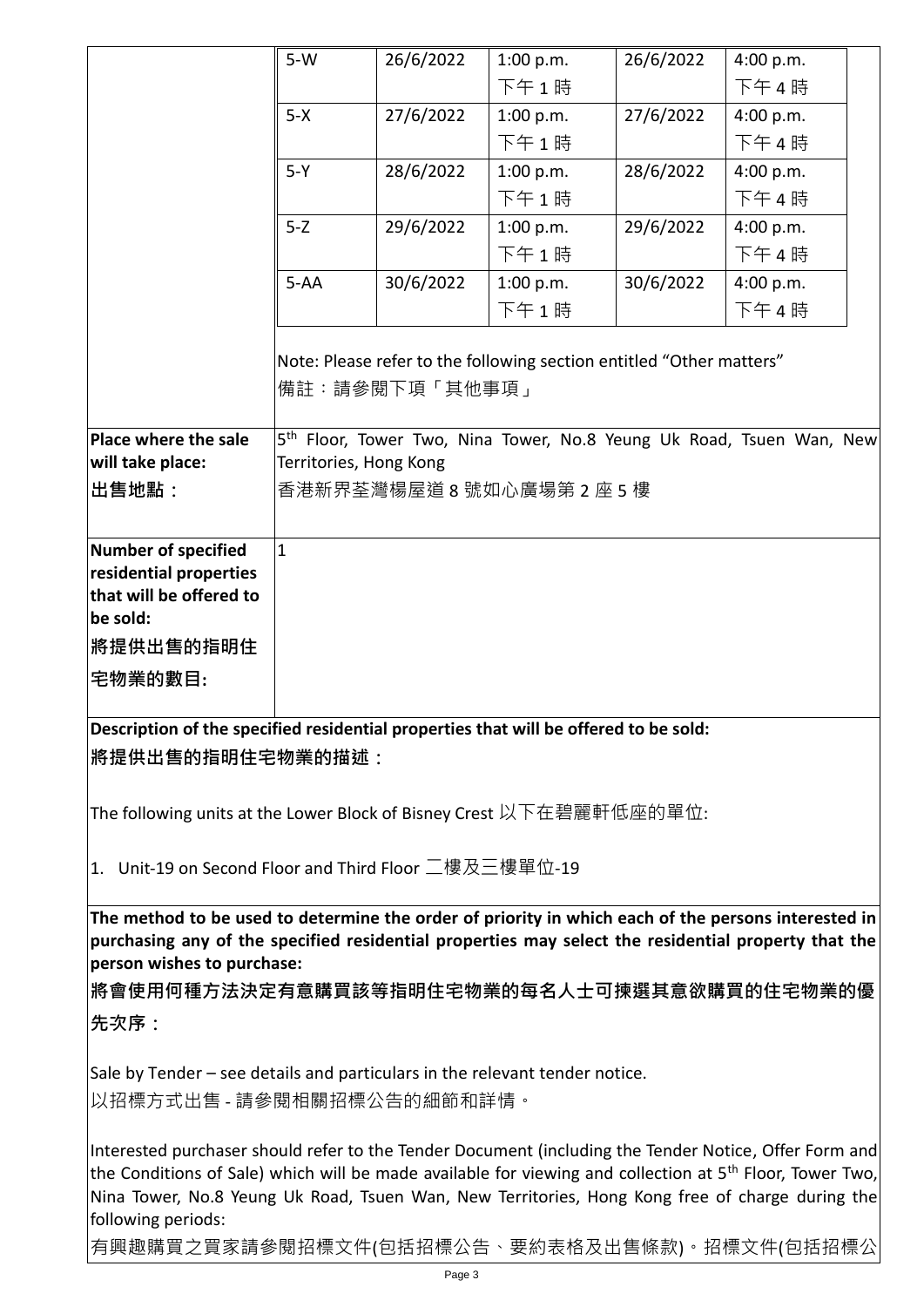|                            | 告、要約表格及出售條款) 可於以下時段於售樓處免費參閱及領取:                                                                                                                                  |                                                                                                                                                                                                                        |                                                 |  |
|----------------------------|------------------------------------------------------------------------------------------------------------------------------------------------------------------|------------------------------------------------------------------------------------------------------------------------------------------------------------------------------------------------------------------------|-------------------------------------------------|--|
| Tender<br>$No.$ :<br>招標號碼: | Specified residential properties<br>that will be offered to be sold<br>將提供出售的指明住宅物業                                                                              | Tender Document (including the Tender Notice,<br>Offer Form and the Conditions of Sale) will be<br>made available for viewing and collection during<br>the following periods<br>招標文件(包括招標公告 、要約表格及出售條款)<br>可於以下時段參閱及領取 |                                                 |  |
|                            |                                                                                                                                                                  | Date 日期                                                                                                                                                                                                                | Time 時間                                         |  |
|                            |                                                                                                                                                                  |                                                                                                                                                                                                                        |                                                 |  |
|                            |                                                                                                                                                                  | (Day $\boxdot$ /Month 月                                                                                                                                                                                                |                                                 |  |
|                            |                                                                                                                                                                  | /Year 年)                                                                                                                                                                                                               |                                                 |  |
| $5-A$                      | specified<br>residential<br>All<br>the<br>properties set out in the Sales<br>Arrangements (Please refer to the<br>following section entitled "Other<br>matters") | 1/6/2022 to 至<br>4/6/2022                                                                                                                                                                                              | From 11:00 a.m. to 4:00 p.m.<br>由上午11時至下午4時     |  |
|                            | 所有於銷售安排中列出的指明住                                                                                                                                                   |                                                                                                                                                                                                                        |                                                 |  |
|                            | 宅物業(請參閱下項「其他事項」)                                                                                                                                                 |                                                                                                                                                                                                                        |                                                 |  |
| $5 - B$                    | All the available and remaining<br>specified residential properties<br>所有可供出售及餘下的指明住宅<br>物業                                                                      | 5/6/2022                                                                                                                                                                                                               | From 11:00 a.m. to 4:00 p.m.<br>由上午11時至下午4時     |  |
| $5-C$                      | All the available and remaining<br>specified residential properties<br>所有可供出售及餘下的指明住宅<br>物業                                                                      | 6/6/2022                                                                                                                                                                                                               | From 11:00 a.m. to 4:00 p.m.<br>由上午11時至下午4時     |  |
| $5-D$                      | All the available and remaining<br>specified residential properties<br>所有可供出售及餘下的指明住宅<br>物業                                                                      | 7/6/2022                                                                                                                                                                                                               | From 11:00 a.m. to 4:00 p.m.<br>由上午 11 時至下午 4 時 |  |
| $5-E$                      | All the available and remaining<br>specified residential properties<br>所有可供出售及餘下的指明住宅<br>物業                                                                      | 8/6/2022                                                                                                                                                                                                               | From 11:00 a.m. to 4:00 p.m.<br>由上午 11 時至下午 4 時 |  |
| $5-F$                      | All the available and remaining<br>specified residential properties<br>所有可供出售及餘下的指明住宅<br>物業                                                                      | 9/6/2022                                                                                                                                                                                                               | From 11:00 a.m. to 4:00 p.m.<br>由上午 11 時至下午 4 時 |  |
| $5-G$                      | All the available and remaining<br>specified residential properties<br>所有可供出售及餘下的指明住宅<br>物業                                                                      | 10/6/2022                                                                                                                                                                                                              | From 11:00 a.m. to 4:00 p.m.<br>由上午 11 時至下午 4 時 |  |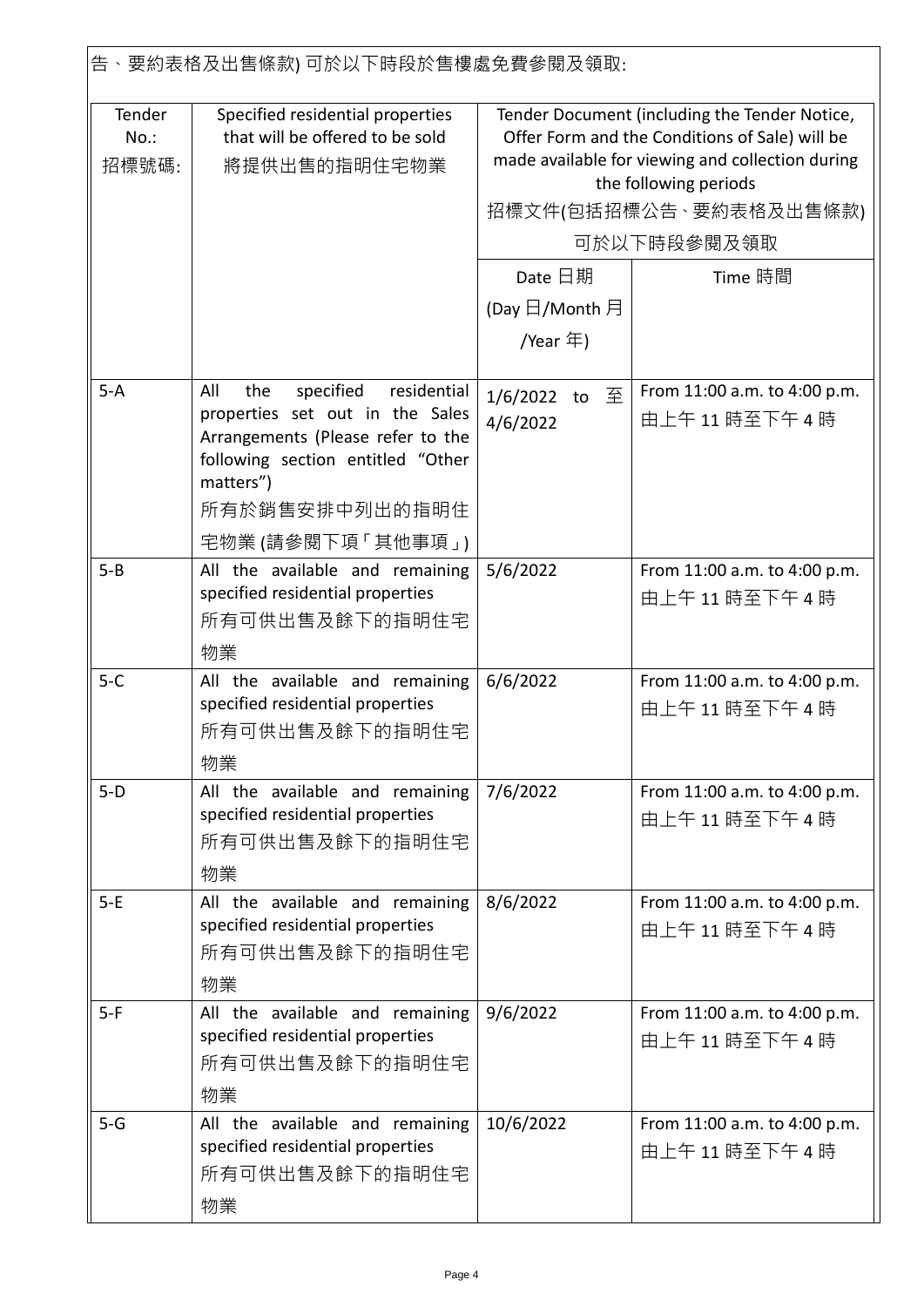| $5-H$ | All the available and remaining<br>specified residential properties<br>所有可供出售及餘下的指明住宅<br>物業 | 11/6/2022 | From 11:00 a.m. to 4:00 p.m.<br>由上午11時至下午4時 |
|-------|---------------------------------------------------------------------------------------------|-----------|---------------------------------------------|
| $5-I$ | All the available and remaining<br>specified residential properties<br>所有可供出售及餘下的指明住宅<br>物業 | 12/6/2022 | From 11:00 a.m. to 4:00 p.m.<br>由上午11時至下午4時 |
| $5-J$ | All the available and remaining<br>specified residential properties<br>所有可供出售及餘下的指明住宅<br>物業 | 13/6/2022 | From 11:00 a.m. to 4:00 p.m.<br>由上午11時至下午4時 |
| $5-K$ | All the available and remaining<br>specified residential properties<br>所有可供出售及餘下的指明住宅<br>物業 | 14/6/2022 | From 11:00 a.m. to 4:00 p.m.<br>由上午11時至下午4時 |
| $5-L$ | All the available and remaining<br>specified residential properties<br>所有可供出售及餘下的指明住宅<br>物業 | 15/6/2022 | From 11:00 a.m. to 4:00 p.m.<br>由上午11時至下午4時 |
| $5-M$ | All the available and remaining<br>specified residential properties<br>所有可供出售及餘下的指明住宅<br>物業 | 16/6/2022 | From 11:00 a.m. to 4:00 p.m.<br>由上午11時至下午4時 |
| $5-N$ | All the available and remaining<br>specified residential properties<br>所有可供出售及餘下的指明住宅<br>物業 | 17/6/2022 | From 11:00 a.m. to 4:00 p.m.<br>由上午11時至下午4時 |
| $5-0$ | All the available and remaining<br>specified residential properties<br>所有可供出售及餘下的指明住宅<br>物業 | 18/6/2022 | From 11:00 a.m. to 4:00 p.m.<br>由上午11時至下午4時 |
| $5-P$ | All the available and remaining<br>specified residential properties<br>所有可供出售及餘下的指明住宅<br>物業 | 19/6/2022 | From 11:00 a.m. to 4:00 p.m.<br>由上午11時至下午4時 |
| $5-Q$ | All the available and remaining<br>specified residential properties<br>所有可供出售及餘下的指明住宅<br>物業 | 20/6/2022 | From 11:00 a.m. to 4:00 p.m.<br>由上午11時至下午4時 |
| $5-R$ | All the available and remaining<br>specified residential properties<br>所有可供出售及餘下的指明住宅<br>物業 | 21/6/2022 | From 11:00 a.m. to 4:00 p.m.<br>由上午11時至下午4時 |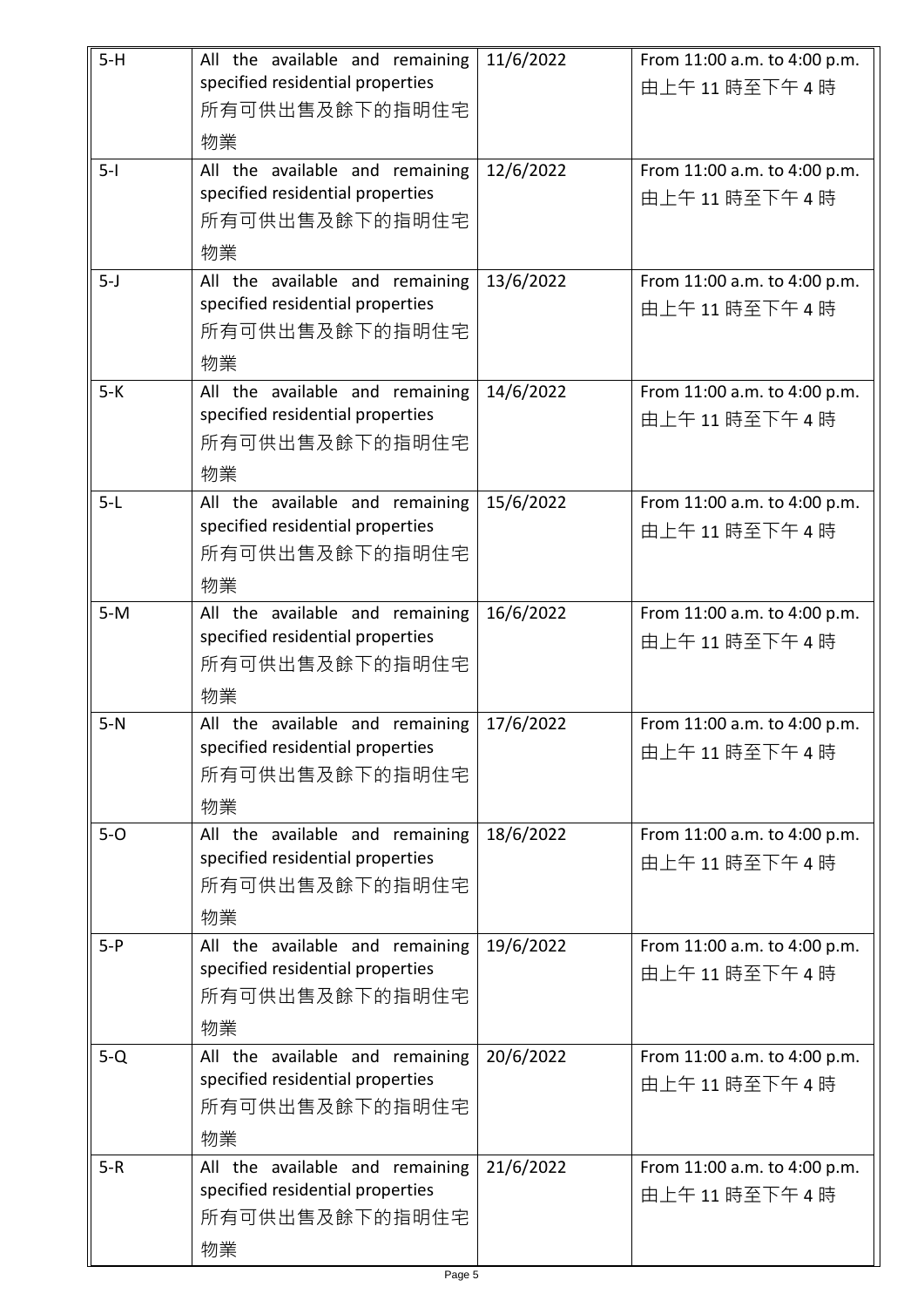| $5-5$<br>$5 - T$ | All the available and remaining<br>specified residential properties<br>所有可供出售及餘下的指明住宅<br>物業 | 22/6/2022<br>23/6/2022 | From 11:00 a.m. to 4:00 p.m.<br>由上午11時至下午4時     |
|------------------|---------------------------------------------------------------------------------------------|------------------------|-------------------------------------------------|
|                  | All the available and remaining<br>specified residential properties<br>所有可供出售及餘下的指明住宅<br>物業 |                        | From 11:00 a.m. to 4:00 p.m.<br>由上午11時至下午4時     |
| $5-U$            | All the available and remaining<br>specified residential properties<br>所有可供出售及餘下的指明住宅<br>物業 | 24/6/2022              | From 11:00 a.m. to 4:00 p.m.<br>由上午11時至下午4時     |
| $5-V$            | All the available and remaining<br>specified residential properties<br>所有可供出售及餘下的指明住宅<br>物業 | 25/6/2022              | From 11:00 a.m. to 4:00 p.m.<br>由上午11時至下午4時     |
| $5-W$            | All the available and remaining<br>specified residential properties<br>所有可供出售及餘下的指明住宅<br>物業 | 26/6/2022              | From 11:00 a.m. to 4:00 p.m.<br>由上午11時至下午4時     |
| $5 - X$          | All the available and remaining<br>specified residential properties<br>所有可供出售及餘下的指明住宅<br>物業 | 27/6/2022              | From 11:00 a.m. to 4:00 p.m.<br>由上午11時至下午4時     |
| $5-Y$            | All the available and remaining<br>specified residential properties<br>所有可供出售及餘下的指明住宅<br>物業 | 28/6/2022              | From 11:00 a.m. to 4:00 p.m.<br>由上午11時至下午4時     |
| $5 - Z$          | All the available and remaining<br>specified residential properties<br>所有可供出售及餘下的指明住宅<br>物業 | 29/6/2022              | From 11:00 a.m. to 4:00 p.m.<br>由上午 11 時至下午 4 時 |
| $5 - AA$         | All the available and remaining<br>specified residential properties<br>所有可供出售及餘下的指明住宅<br>物業 | 30/6/2022              | From 11:00 a.m. to 4:00 p.m.<br>由上午11時至下午4時     |

Please refer to the following section entitled "Other matters".

請參閱下項「其他事項」。

**The method to be used, where 2 or more persons are interested in purchasing a particular specified residential property, to determine the order of priority in which each of those persons may proceed with the purchase:**

**在有兩人或多於兩人有意購買同一個指明住宅物業的情況下,將會使用何種方法決定每名該等人**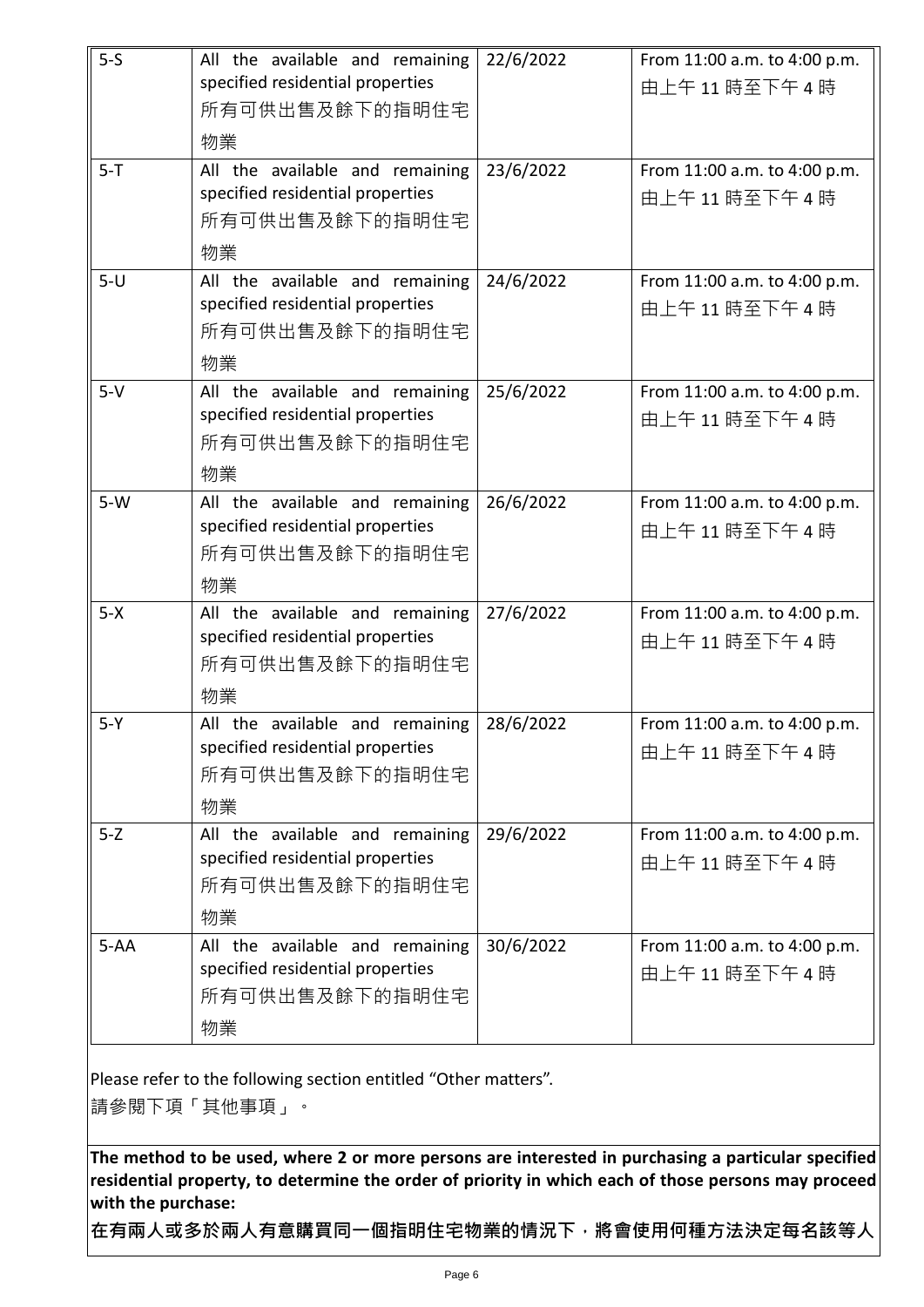**士可購買該物業的優先次序:**

Please refer to the above method and "Other matters". 請參照上述方法及「其他事項」。

## **Other matters:**

**其他事項:**

1. The Vendor does not bind itself to review, consider or accept the highest tender or any tender, and has the absolute right(s):-

賣方無必要閱覽、考慮或接納出價最高的投標或任何投標,並有絕對權利以 :-

(a) to accept any submitted tender for any or all of the specified residential properties (herein offered to be sold) at any time before the closing date and time of the tender by amending this Sales Arrangements or any other appropriate means;

在招標截止日期及時間前的任何時間透過更改本銷售安排或其他合適的方式以接納已提

交的有關任何或所有(在此銷售安排供出售的)指明住宅物業的投標;

(b) to reject any tender or withdraw any or all of the specified residential properties (herein offered to be sold) from sale at any time before the acceptance of any submitted tender by amending this Sales Arrangements or any other appropriate means;

於接納任何已提交的投標前的任何時間拒絕任何投標或透過更改本銷售安排或其他合適 的方式以撤回出售任何或所有(在此銷售安排供出售的)指明住宅物業;

(c) to sell or dispose of any or all of the specified residential properties (herein offered to be sold) to any person by any method from time to time by amending this Sales Arrangements or any other appropriate means;

不時透過更改本銷售安排或其他合適的方式以任何方法向任何人士出售或處置任何或所 有(在此銷售安排供出售的)指明住宅物業;

(d) to adjust the closing date and/or time of the tender for any or all of the specified residential properties (herein offered to be sold) from time to time by amending this Sales Arrangements or any other appropriate means; and

不時透過更改本銷售安排或其他合適的方式以調整任何或所有(在此銷售安排供出售的)

指明住宅物業的招標截止日期及/或時間;及

- (e) to disqualify any non-conforming tenders. 取消任何不符合要求之投標的資格。
- 2. The specified residential properties are available for viewing by tenderers by prior appointment. Tenderers are invited and advised to view the specified residential properties before submission of tender offer.

指明住宅物業現正開放予已預約的投標者參觀,特此邀請並建議投標者在入標前參觀指明住 宅物業。

3. Persons interested in submitting tenders of the specified residential properties are reminded to read the latest register of transactions of the Development so as to ascertain whether a particular specified residential property is still available for tender on a date of sale. A specified residential property will become unavailable for tender during a date of sale once the Vendor accepts a tender before 11:00 a.m. on the next day after the close of a previous tender exercise of that specified residential property. Please note also that the register of transactions of the Development may not be updated immediately after the Vendor accepts a tender.